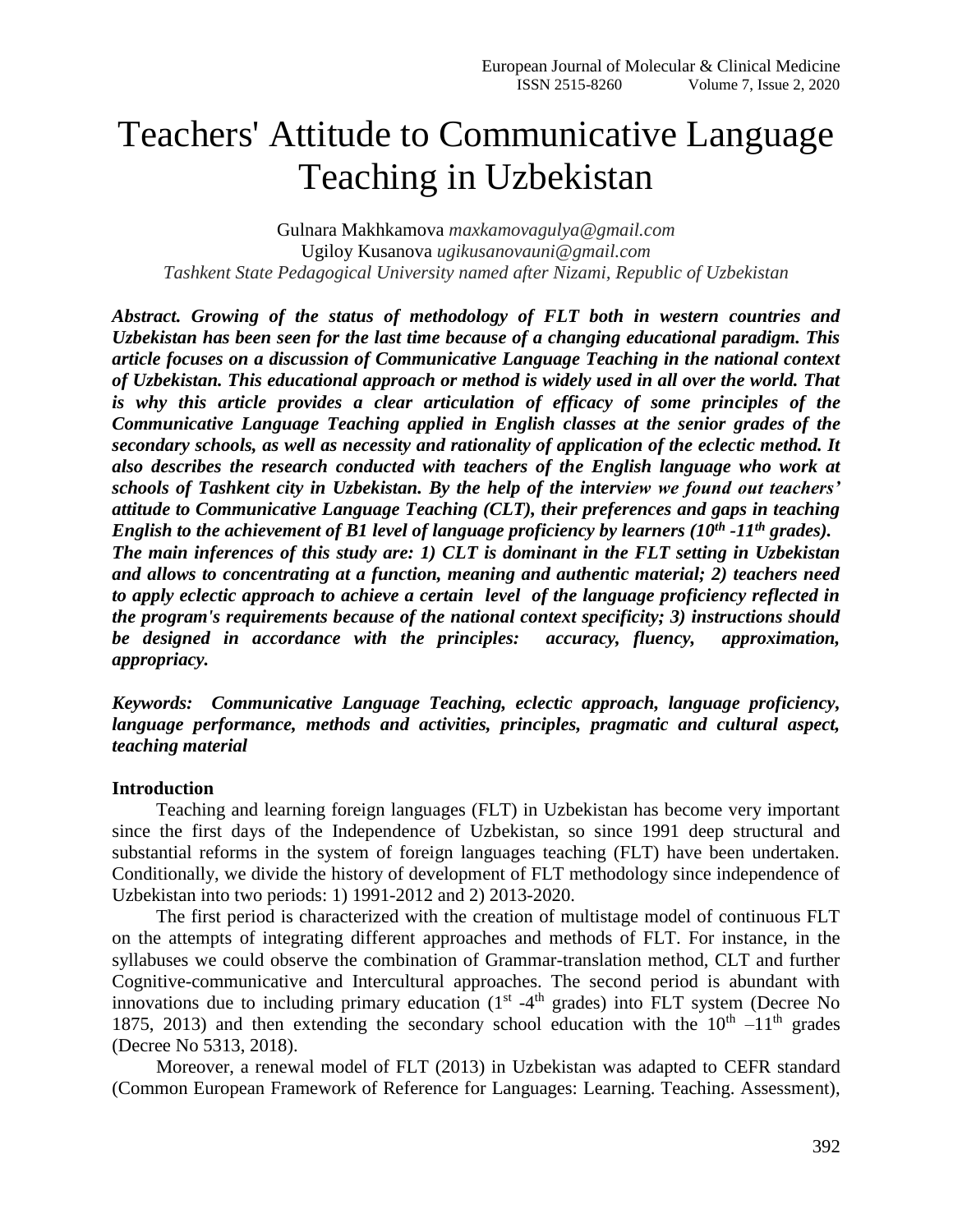which is specified with creation of new curricula, syllabuses and teaching materials under the Competence-based and action-based approaches. Since school learners must obtain: 1) $1<sup>st</sup> - 4<sup>th</sup>$ grades – A1 level of language proficiency; 2)  $5<sup>th</sup> - 9<sup>th</sup>$  grades – A2 of language proficiency; 3)  $10<sup>th</sup> - 11<sup>th</sup>$  grades – B1 level of language proficiency. Education at academic lyceum and college is considered as upper secondary specialized education where students must achieve B1 level of language proficiency. At that stage, the leavers of  $9<sup>th</sup>$  grade have a choice to continue education at the senior classes  $(10^{th} - 11^{th})$  of schools, or at academic lyceums, or colleges. In the Uzbek educational system, a study at lyceum and college is manifested as a profile education: 1) study at academic lyceum provides intensive development of intellectual abilities, deep, differentiated and vocational-oriented education, leavers of academic lyceums can continue education at institutes or universities, or undertake a job; 2) study at vocational college provides development of professional competence, obtaining one of the professions – graduates of professional colleges get a certificate of a junior specialist (Jalolov, Makhkamova & Ashurov, 2015. p. 9-10). Teaching and learning English at college demands a study of general English and ESP or EOP, i.e. to develop both language competency and study skills which will help them to succeed in further education in the higher schools, or to land a job.

A two-level model of education in higher schools (BA and MA) in correspondence with linguistic or non-linguistic profiles of education proposes EOP and EAP learning. At the nonlinguistic higher school, undergraduates must achieve B2 level (language for development of professional skills). In turn, at the linguistic higher school (language as specialty) undergraduates must achieve C1 level of language proficiency. Post-graduate education stage (PhD applicants) aims to achieve C1+ level (EAP). Further development of language proficiency is continued at In-service training (each 3 years). Besides, FL teachers should pass examination to get CEFR certificate in State Testing Centre under the Ministry of Higher Education of Uzbekistan. Thereby, the Uzbek model of FLT proposes life-long learning of FL in accordance with international standards.

 Central to the development of the curricula and syllabuses within two periods was understanding that education reform in the field of FLT means that deep and consequential changes are needed to rethink the components of communicative competence and to have a tinker at procedures of mastering communicative competence to achieve a certain level of language proficiency. The Uzbek model of communicative competence includes itself three components as linguistic, sociolinguistic and pragmatic components (State Educational Standard, 2013). All components of this model are significant because it is impossible being communicative competent without their mastering.

Thus, curricula change has been a major issue in education since independence (1991) because of articulation of variety of materials and methods of teaching. The renewal curriculum (2013) aims to wide implementation of CLT and its variants as Interactive methods, Problemsolving method, Task-based learning, Project methods, game methods and others (Larsen-Freeman, 2000; Richards & Rodgers, 2001; Ellis, 2003; Richards, 2006; Brown, 2007; Kasumi, 2015; Thornbury, 2017).

While there are numerous studies examining the effectiveness of different approaches and methods in FLT setting on various outcomes variables, little researches are evaluable on the effect of CLT in the national context of Uzbekistan. Being dominant the CLT in FLT setting, it would be useful to analyse its efficacy in the achievement of language proficiency on the example of senior grades of the secondary schools.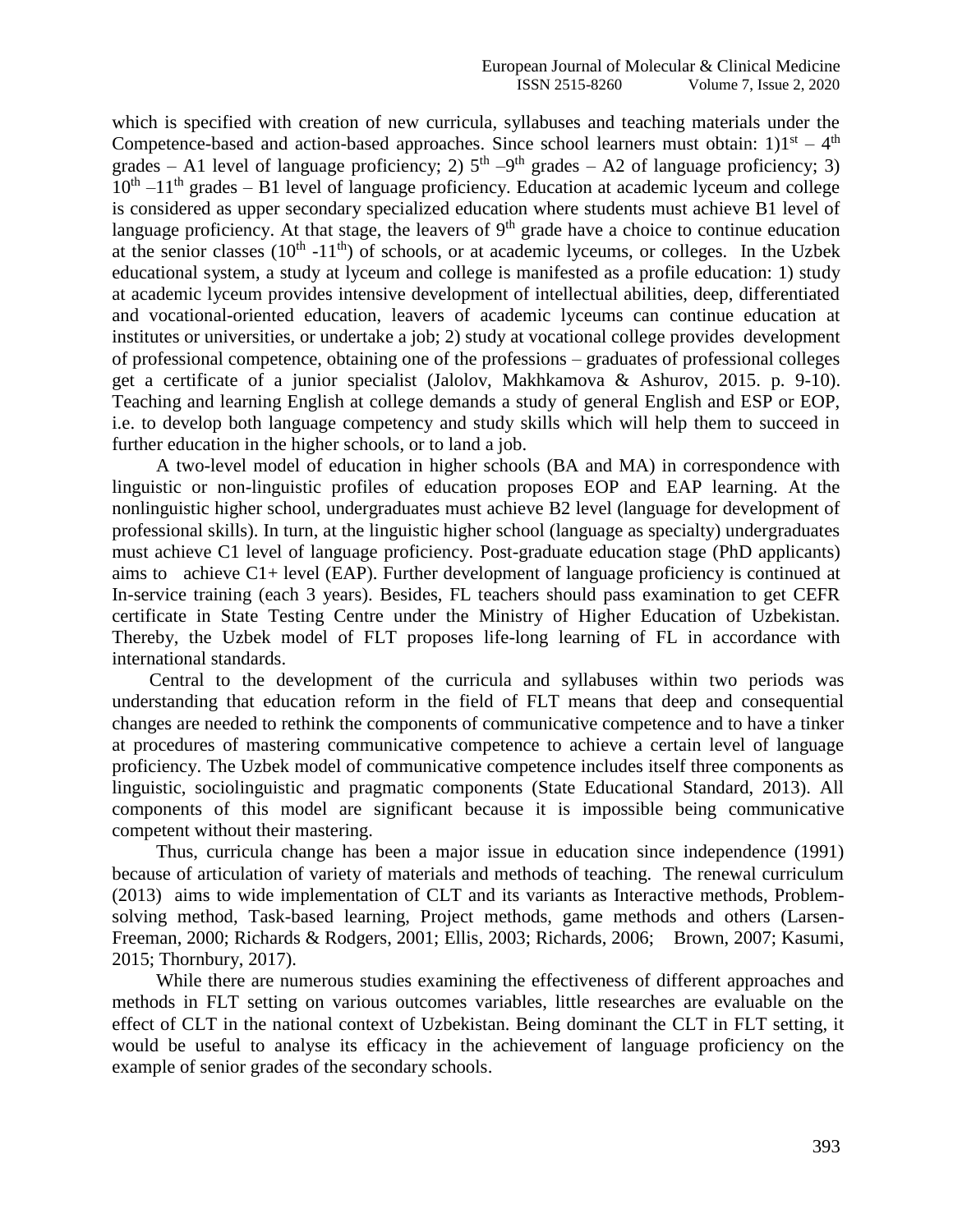## *Objectives of this study are*

- to analyse CLT applied via certain principles and instructions;

- to define advantages and disadvantages of CLT and current materials for achievement of B1 level of language proficiency in accordance with the requirements given in the State Educational Standard (2013);

- to identify successful methods, techniques, activities used by teachers for the development of communicative competence of learners  $(10<sup>th</sup> - 11<sup>th</sup>$  grades).

### **Literature review**

l

*The key principles of CLT: challenges and decision-making*

In all over the world, the practice of FLT under the CLT justifies the efficacy of CLT making teaching and learning process more active and oriented to communication or interaction (Richards & Rodgers, 2001; Richards, 2006; Larsen-Freeman, 2007; Yilmaz, 2017). According to Richards & Rodgers (2001), CLT is an approach with the help of which we can explain the nature of language and language learning, where language teaching is organized in terms of functional meaning and communicative using of language. Not without remuneration Wilkins (1978) appeals to two types of meaning referred to notional category and communicative functions category, because language is only a means of communication and fulfills nominative, communicative and cumulative functions. According to Thornbury, CLT «focuses less on what learners know about the language than what they can do with it» (2017. p.68). That's why CLT is characterized by Brown as: 1) teaching focus on more mastering language skills as listening, speaking, reading and writing not restricted to linguistic competence; 2) instructions are directed to involving learners into authentic, pragmatic use of language for achievement of communicative goal; 3) fluency and accuracy are complementary principles under the choice of communicative techniques; 4) communicative classrooms propose language use, productively and receptively, in unprepared context (Brown, 2007. p. 241). The CLT allows to organize an active interaction at English classes, so the process of assimilation of language means (pronunciation, vocabulary and grammar materials) should be submitted under the practice of functional aspect (Sierra, 1995; Richards 2006; Cenoz, 2007; Celce-Murcia, 2007). Moreover it is necessary to stress here the importance of teaching non-verbal and paralinguistic means within CLT, because they are manifested with form, meaning and function (See: Celce-Murcia, 2007. p.49). At that level, accuracy and usability, as well as knowledge about non-verbal means are significant for the achievement of a certain level of communicative competence.

At times under CLT the fluency is more important than accuracy (Brown, 2007. p. 241). In so doing one of the characteristics of CLT is «Language created through trial and error» (Sierra, 1995. p.122.), but fluency can not without accuracy (Chambers, 1997. p. 540). That's why in the local context of FLT the teachers evaluate accuracy of learners' language performance under the principle of approximation. Firstly, this principle was used concerning teaching and assessing pronunciation subskills, but nowadays it is applicable to all language subskills and skills<sup>1</sup>.

This special instructional principle means acquiring approximate (relative) language system for language performance on the target language because of the essential differences in the Uzbek and English language systems and existence of unnatural environment of teaching English. As a result, we face an interlanguage phenomenon which should be analysed within

<sup>1</sup> Note: In the local methodology we designate: 1) pronunciation, vocabulary and grammar subskills; 2) listening, speaking, reading and writing skills (Jalolov, Makhkamova & Ashurov, 2015).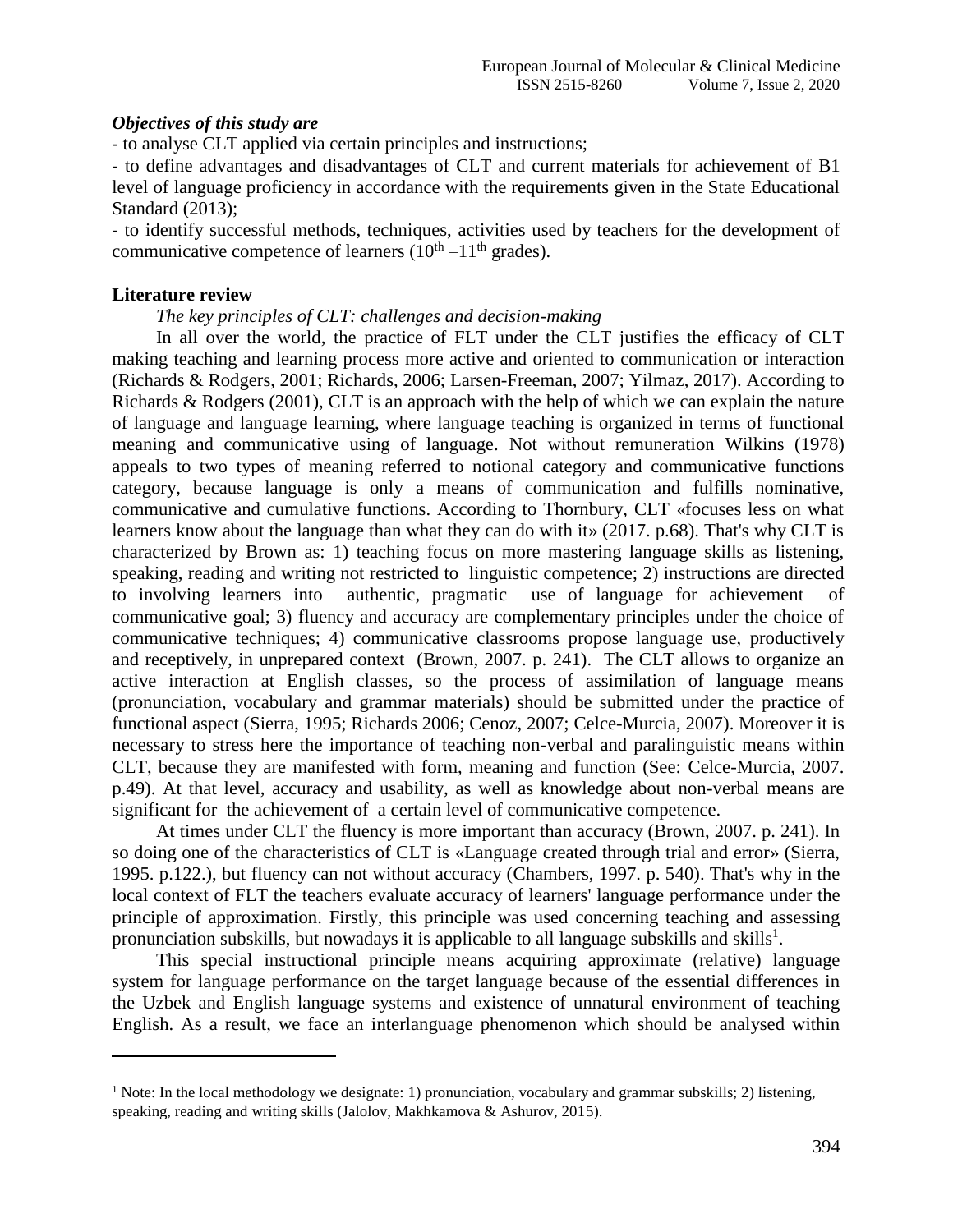restructuring and developmental continuums (Corder, 1978; Moeller & Catalano, 2015). Stage by stage learners' language performance will be approximating to the norms of native speakers. Taken into consideration the interlanguage, the teacher may ignore learners' language errors if they don't break and impede understanding of a message (Jalolov, Makhkamova & Ashurov, 2015. p. 141). For example, we often observe some pronunciation errors (incorrect voicing of sounds  $[\theta]$  and  $[\delta]$  and specific accent of the Uzbek learners), as well as grammar errors (e.g. using preposition *in* instead of *at,* ormissing of article before nouns in an utterance because of the discrepancies in the English and Uzbek systems) which don't lead to misunderstanding. In the aspect of fluency, local teachers should be tolerant to the slow speech of bilingual learners. Without doubt, we can not evaluate positively a language performance if learners have a lot of errors in their speech (Riggenbach, 1991), especially, touching upon pragmatic errors. But if learners' errors don't impede to understanding any produced discourse that language performance is considered as quite satisfactory. Moreover, the principle of approximation gives a possibility to a teacher to conduct teaching and assessment processes more rationally: to create a positive atmosphere in the class, to raise the activity of the learners, and to eliminate learners' fears of doing mistakes in the non-natural conditions taken place in Uzbekistan.

#### *Pragmatic aspect of FLT*

A growing body of researches aligning with understanding the importance of functional aspect in the framework of CLT (Wilkins, 1978; Sierra, 1995; Rose & Kasper, 2001) deduce to choose certain instructional strategies. Building on the functional theory, for instance, learning is regarded as an intentional, goal-directed, meaningful and situational or cultural process through active engagement into social interactions (Sierra, 1995; Rose & Kasper, 2001; Celce-Murcia, 2007; Cenoz, 2007; Brown, 2007; Cohen, 2010; Hinkel, 2014; Makhkamova, 2019). That is why «there has been a call for reconceptualization of theoretical underpinnings related to the use of the target language for language instruction» (Moeller & Catalano, 2015. p. 330). It is known, that language use is related to the development of pragmatic competence as one of the components of the communicative competence including the ability to produce and comprehend utterances or speech acts appropriately to the social norms and rules (Ishihara, 2010; Cohen, 2010; Celce-Murcia et. al., 1995; Cenoz, 2007; Hinkel, 2014; Borer, 2018). Under the impact of pragmatics, the term instructional pragmatics has been appeared as development and utilization of the most advantageous teaching methods for improving learners' pragmatic competence (Borer, 2018. p.4). That's why, pragmatic competence or actional competence, in view of Cenoz (2007. p. 125), consists of discourse and functional competences.

Concerning teaching priority of focus on meaning, context and authentic language (Richards, 2006;Brown, 2007) and pragmatic use of language for the achievement of a communicative goal, we need to point out here the importance of the appropriacy principle for instructions. This principle is going alongside with accuracy, which also has implications for error correction (Sierra, 1995. p.125).

Pragmatic errors usually concern 1) inadequacy of using language items in accordance with context, intention and subject of conversation as well as infringement of logic sequence; 2) changing the meaning because of incorrect pronunciation or incorrect construction of a message on syntactic and intonation levels; 3) not following to a certain register and breaching of norms and convention of communicative behaviour (interrupting, redundant emotionality, touching, not keeping the distance, eye-contact, etc.). In general, pragmatic errors break down interaction or social relationships; the communicative aim will not be achieved due to inappropriate using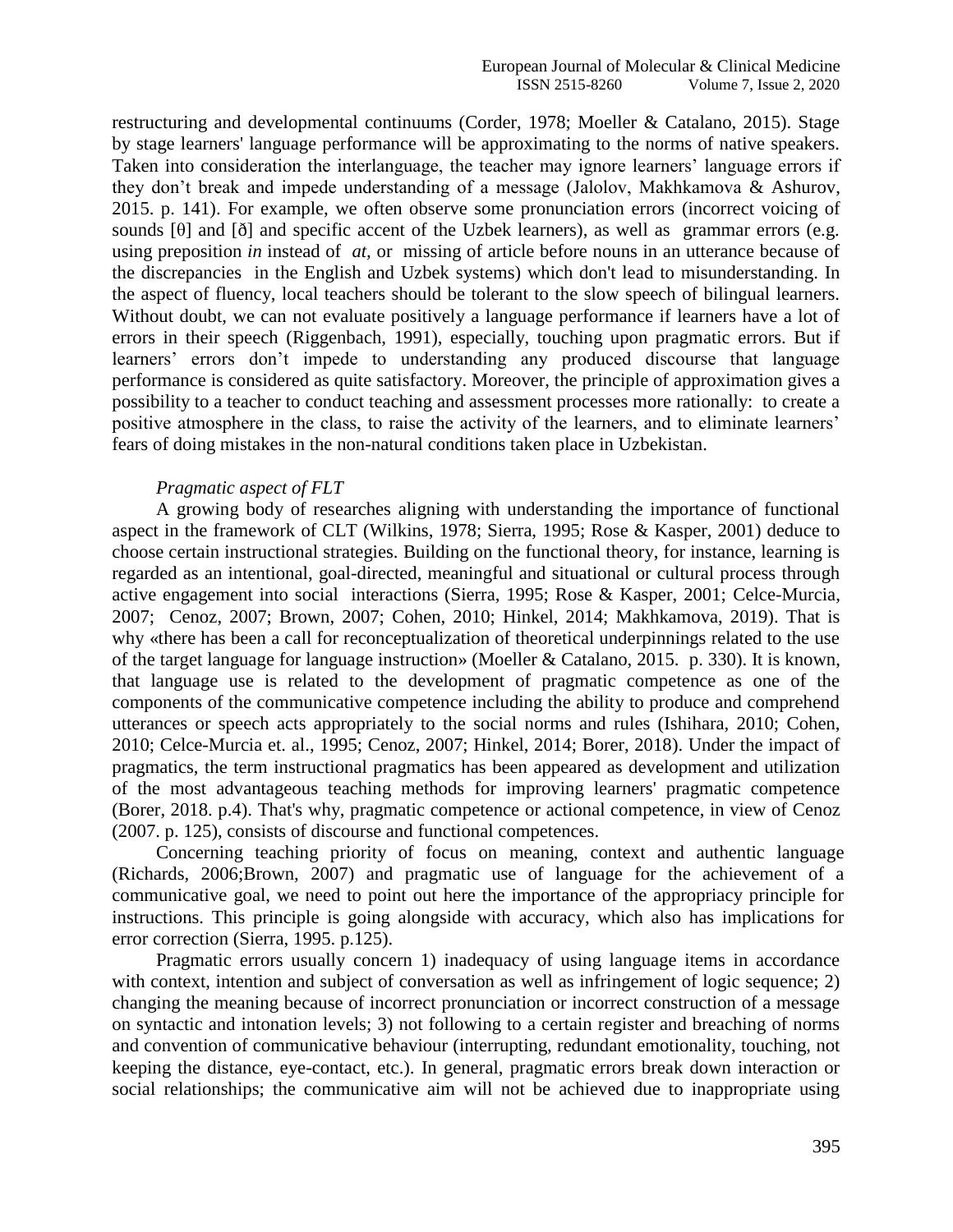language items and structures, as well as inappropriate communicative behaviour that lead to rudeness or bad manners. According to Brown & Yule, the language may be formally correct, but inappropriate to the norms of the native language that can provoke no positive reaction (1983. p. 21-22). Thus, the didactic value of appropriacy is evident and it should be applied in the process of the development of pragmatic competence (discourse and functional) in a close relationship with cultural competence (Hinkel, 2014. p. 399) via pragmalinguistic and intercultural/cross-cultural approaches, or within intercultural pragmatics (Cenoz, 2007; Ishihara & Cohen, 2010).

Thus, for successful assimilation of language means and rules of communicative behaviour to have a sense to «…cultural norms and patterns of the people who speak the language» (Brown, 2007. p.194) we should exceed the limits of CLT instruction and integrate it with pragmatically- or culturally-oriented approaches. The pragmatic aspect of language teaching focus on active engagement in social interaction, teaching discourse and genres production through using appropriate communication strategies (Makhkamova, 2019). While teaching cultural, or pragmatic attributes learners realize cultural specificity of language use and communicative behaviour of the native speakers. It is desired here to emphasize pragmatic fluency in the context of FLT (House, 1996), which can be achieved within interlanguage pragmatics implemented via culture-oriented methods.

## **Methodology**

A number of studies found advantages of using CLT (Larsen-Freeman, 2000; Richards, 2006; [Thamarana,](https://www.researchgate.net/profile/Simhachalam_Thamarana) 2015; Kasumi, 2015; Kapurani, 2016; Yilmaz, 2017; Song, 2019 and many others), but some of scholars discussed traditional methods which are valuable in integration with CLT (Larsen-Freeman, 2000; Yilmaz, 2017; Song, 2019). But this problem has not been discussed in the local methodology of FLT, so the goal of this research is to reveal teachers' attitude to using CLT in the national context of Uzbekistan and an efficacy of application of the discussed above principles in the English classes. For this purpose, we have conducted an interview with 21 teachers who work at the senior classes of the secondary school (No 293 and 291 schools in Tashkent). Then, the English language teachers who work at the  $10<sup>th</sup> - 11<sup>th</sup>$  grades in an academic year 2018–2019 were the subjects of investigation. The main method of the research within this study is an interview in a form that both qualitative and quantitative data collection.

The topical points of this study were formulated around the following questions:

1. Do you follow only CLT instruction in the English classrooms? What methods within CLT do you usually use?

2. Do you use switching strategy in the classrooms?

3. What kind of methods, techniques or exercises do you usually use for practicing language skills as

- pronunciation?

- grammar?

- vocabulary?

4. What communicative activities do you use for teaching

- receptive skills?

- productive skills?

5. What methods or techniques do you use for development of interactional competence and in teaching cultural-marked items or patterns?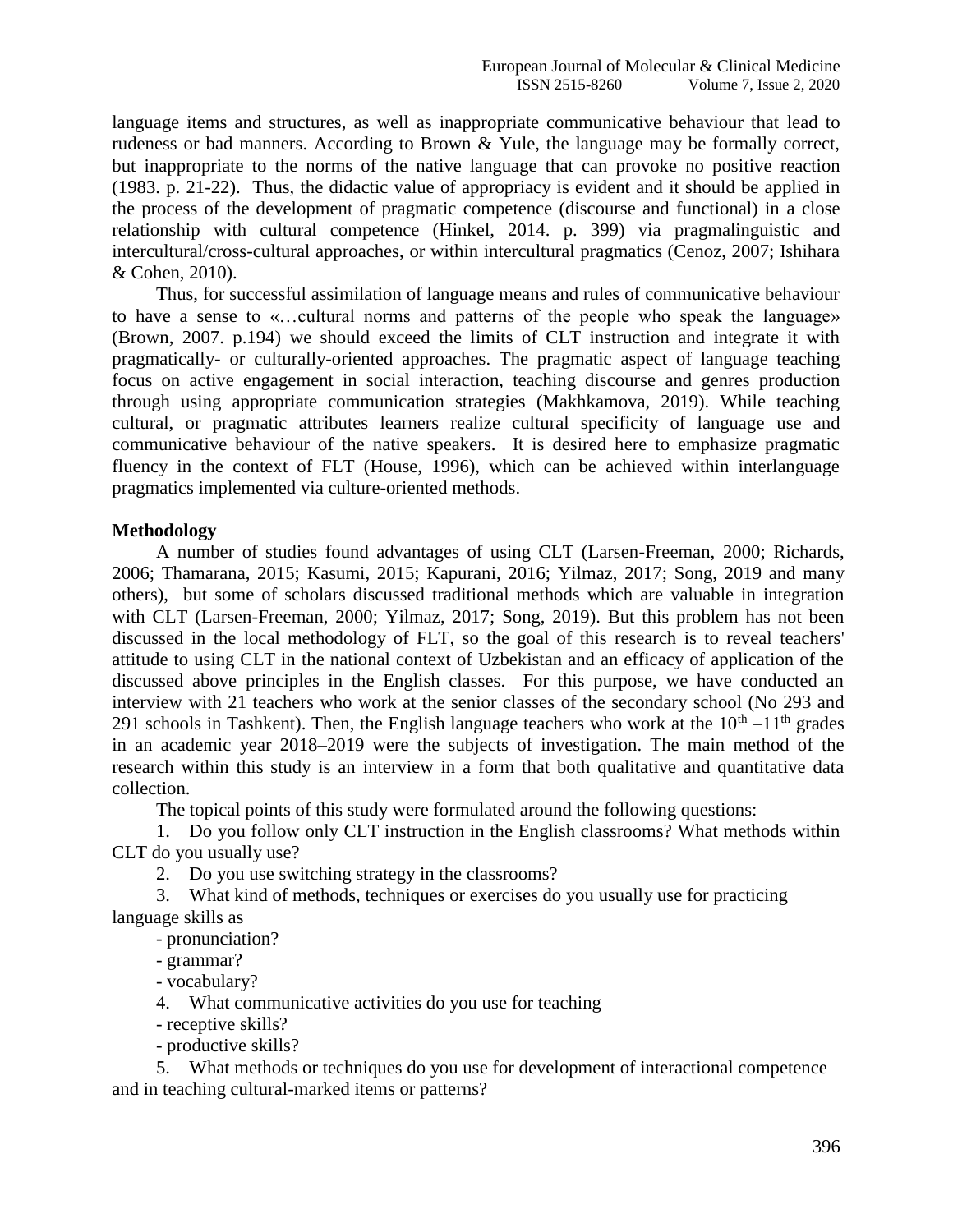Data processing of the interview in accordance with those questions showed the following findings:

1. The teachers confirmed that they tried to conduct English lessons under the CLT and use its variety of methods as Interactive methods, Problem-solving method, Project methods, Game methods. 61% of teachers criticized the CLT because sometimes they had to explain some grammar structures and other linguistic phenomena to the Uzbek audience. So they couldn't follow only CLT to achieve good results in the learners' language performance. They stressed that they had to combine a few methods or techniques in teaching language subskills and skills. Such implication has been advocated by a lot of researchers (Kumar, 2013; Yilmaz, 2017). Moreover, it was claimed that constant development of methodology of FLT has justified the invalidity of the assumption about application of one approach or method (Stern, 1983. p. 477) because of existing the postmethod period (Kumaravadivelu, 2001; Brown, 2002). It has been proved that after implementation of any approach or method its efficacy, relevance and potential is undergone to critical analysis by practitioners. The society has been developing time to time, the novel social and educational trends have been appearing that is a challenge of changing goals and content of education and application of rational approach in compliance with the goal and results of education (Cf. Prabu, 1990). In other words, when instructors make an attempt to improve the quality of FLT, they pick up the successful elements of methods and techniques to combine them in dependence on the objectives of teaching.

2. 63% of teachers claimed that sometimes they had to use switching strategy to explain some difficult structures or compare cultural features of some phenomena (in the mother tongue). A lot of empirical studies have shed light on the fact that mother tongue is considered as a useful resource or «stepping stone to support effective performance in the target foreign language» (Moeller & Catalano, 2015. p.330). This idea found supporting in some research (Song, 2019). Although CTL is not against judicious use of L1 sometimes it is accepted (Sierra, 1995. p.122).

3. For the improvement of pronunciation and rhythmic-intonation subskills, 47% of teachers used listening activities, but if there were errors which brought to changing meaning of the words, they had to conduct phonetic drills. In contrary, 53% of teachers didn't give consideration to the quality of pronunciation and prosodic features of speech. Discovering the meaning (semantization) of words was usually organized via direct method, but if the words were abstract and difficult for explanation in English, 53 % of teachers resorted to the help of indirect method as translation or interpretation. Grammar rules are not suggested within CLT at the senior classes, so the errors were met in a lot of learners' speech. On the basis of that fact, 66% of teachers had to explain some grammar rules inductively. The types of activities which were more popular among teachers for the development of vocabulary and grammar subskills: Complete the sentence/columns, Fill in the gaps/blanks, Match the words, Rearrange the words in the sentence (Jumbled sentence).

4. In attitude to this point, 100 % of teachers usually did activities given in the coursebook (English. Pupil's book 10, 11. 2017). We classify these activities into two groups as following:

1) Communicative tasks in reading and speaking (taken from the coursebook for  $10<sup>th</sup> - 11th$ grade as example):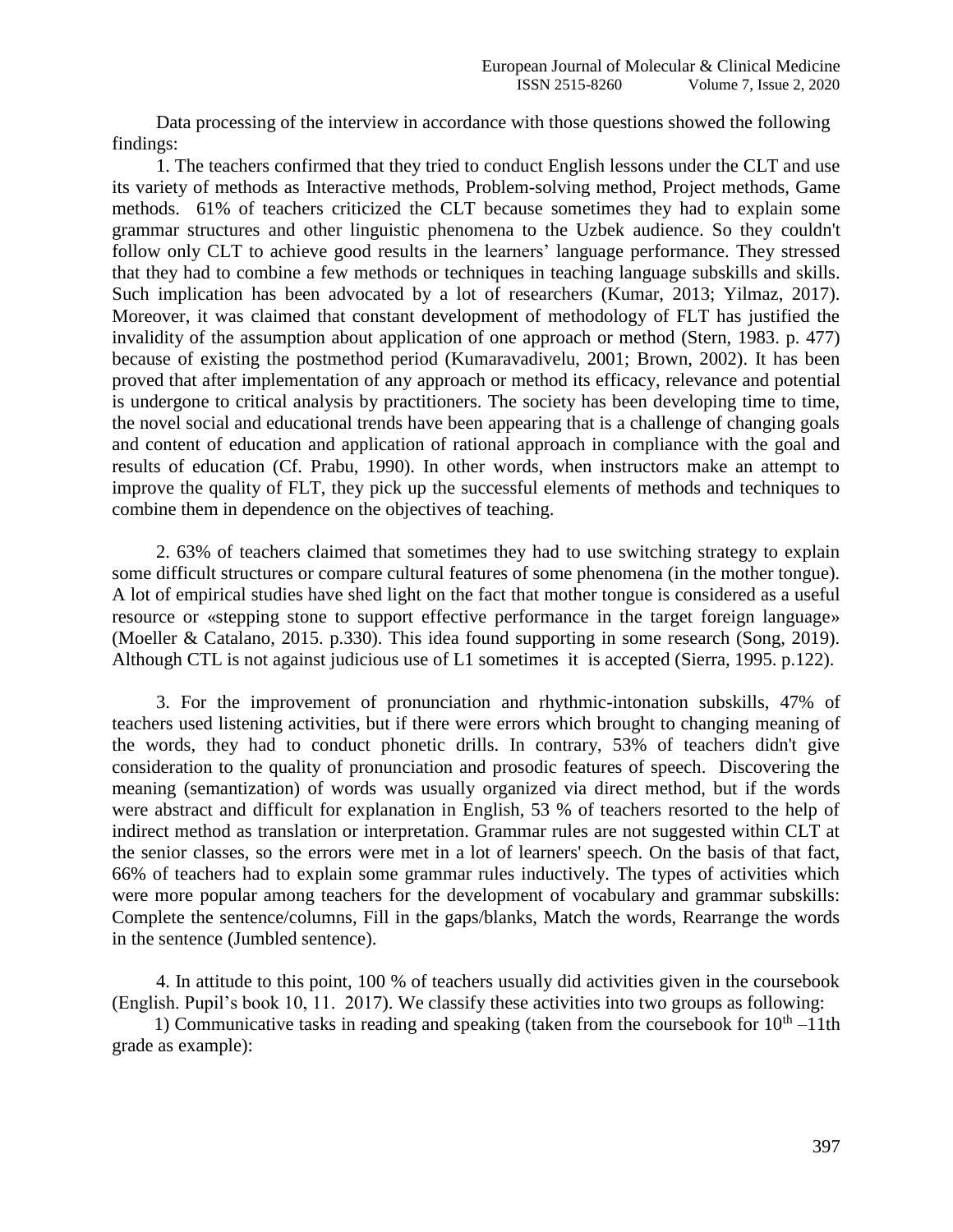*10-th grade:* 1) Ex.4 (p.63) Group work. Read the following pupil's problems with time management and find out the best solution for them. Try to use vocabulary from exercise 3; 2) Ex. 7 (p.116). Complete Madina's CV using the text: 3) Ex. 9 (c.117) According to the sample, complete the information about yourself.

*11-th grade:* 1) Ex.2 (p.95) Pair work. Make up dialogues for the given situations; 2) Ex.6 (p.165) Work in pairs. Fill the table for your future career by using the information of the passage; 3) Ex.8 (p.33) Read the text. Find the cause and effects of the problem.

In correspondence with the teachers' view (65%), writing has been still of little attention and activities are not aimed at real developing writing skills. For example, teachers need to use additional exercises for the development of free-writing skills. Taking into consideration  $10<sup>th</sup>$  – 11<sup>th</sup> grade learners' cognitive characteristics and wide using of the Internet communication, learners should have a fluent writing performance. Writing is more important in this stage, because by writing learners improve their interlanguage and «… foster communication; develop thinking skills; make logical and persuasive arguments…» (Klimova, 2014. p. 90).

2) Reflective tasks:

*10-th grade:* 1) Ex. 3 (p.63) .... with your partner decide, whether they are positive or negative; 2) Ex. 5 (p.92) Do the following statements reflect the claims in the text below?

*11-th grade*: 1) Ex.5 (p.12) How much do you know about inventors and inventions? Who invented what? 2) Ex.5 (p.20) ….Why did children perform better results than older children?; 3) Ex. (p.117) Answer the questions.

The presented examples of activities give evidence that teachers use CLT and its variants at the English classes, but only 27% of teachers used ICT and inquiry-based technologies.

In spite of the positive facts, there were also some gaps in the practice of ELT, in particular:

1) Teaching writing was conducted on the basis of product-based and communicative approaches. 48% of teachers couldn't explain where was top-down or bottom-up approaches in teaching receptive and productive skills. Besides, in the process of listening the teacher should apply a strategy-based approach where learners will have an opportunity «to explore using their listening strategies in different context and for a variety of reasons; and enable learners to interact with the task and not simply listen and respond…» (Flowerdew & Miller, 2013. p. 16).

2) All teachers stressed that they used various types of interaction (pair and group work) and interactive methods. However, 71% didn't have any imagination about functional or interactional competence, as well as about communication strategies carried out via teaching speech acts (See: Makhkamova, 2019. p. 70, 78). At the same time, the teachers, in accordance with the coursebook material, introduced some phrases (speech acts) but they didn't practice them in the real-life situations. In the lesson "My future plans. Lesson 1.B. Looking back... moving on..." the phrases for giving advice are presented but there is not any relationship with other tasks for practice. Teaching communication strategies is important for successful organization of production stage. Not without reason, Morley (1991) pointed out a functional intelligibility, functional communicability, self-confidence, speech-monitoring abilities and speech-modification strategies which can be related to a communicative competence and goals of teaching. However, these strategies have been still out of vision of the local teachers.

5. According to 73% of responses, the teachers used material for the development of intercultural competence. At the same time, communicative rules and cultural semantics of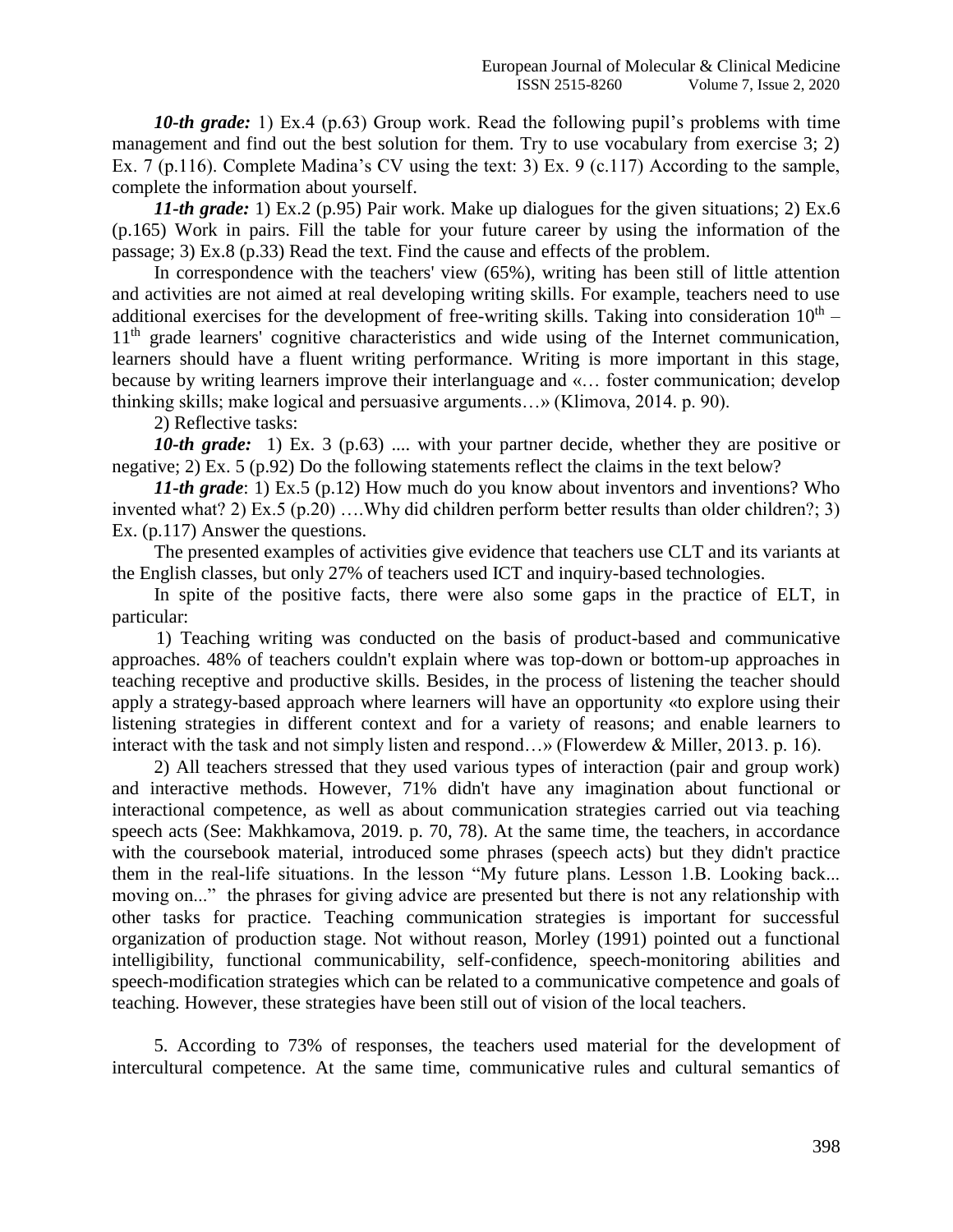linguistic items were not the object of assimilation, because teachers didn't use analysis, comparison, contrast, commentary of cultural items and patterns.

#### **Discussion**

Interpretation and discussion of results gained from interview as data collection instrument are presented in this part. It was mentioned that this study investigated teachers' attitude to the CLT and materials constructed under this approach.

The findings of this data collection, undoubtedly, has reaffirmed again the efficacy of CLT. Besides, the teachers have decided which methods and activities more strongly support the development of all components of communicative competence. It is conceivable that program's material is effective but it demands using also traditional methods and techniques for the development of communicative competence on B1 level. None of the instructions guarantee that one of the methods can give a desirable result. So, there was not consensus between teachers about CLT's efficacy in the development of language subskills and pragmatic competence. Especially, there was a disagreement concerning necessity of special teaching 1) grammar rules and correction of pronunciation subskills via drills; 2) cultural material through analytical, or inquiry-based instructions. Most part of the EL teachers (59%) considered that typical language and pragmatic errors were the result of influence on the CLT, because there was not enough application of the accuracy and appropriacy principles. But it is necessary to stress that overcorrection downgrades the natural process of language acquisition and even using an eclectic method (Fallah & Nazari, 2019), especially, while working on fluency.

Under the view of post-communicative approach to FLT in Uzbekistan, we can say, first, teachers had to apply the main principles of CLT with incorporating principles of some traditional methods. Secondly, the CLT should not overestimated, because many teachers critically analysed CLT (61%), especially, touching upon the senior classes at the secondary schools, academic lyceum and colleges where students should achieve B1 level of language proficiency. The teachers (69%) claimed to focus not only on fluency and accuracy, but on authentic discourse perception and production, that was proved in the research by Klimova (2014) too. In the attempt to master communicative competence encouraged within CLT led to less accuracy in using language and cultural material. So, in English classes teachers needed to integrate four language skills and kept the balance between skill-getting and skill-using activities, as well as a balance of individual and pair and group work to achieve the mentioned level of language proficiency by learners at the senior classes of the secondary school (Cf.: Hinkel, 2006). The efficacy of CLT can be fully due to the implementation of principles of functional, or discourse, and intercultural approaches for the development of pragmatic competence (Cenoz, 2007; Celce-Murcia, 2007; Brown, 2007; Hinkel, 2014) under the angle of the appropriacy principle. For example, the model of interactional competence, suggested by Celce-Murcia, consists of the actional, conversational and nonverbal/paralinguistic competences (2007. p. 48) that can be developed via discourse or pragmatic approach. The principle of appropriacy seems to really support the development of practical skills, but its effect may become lively apparent in practice of communication strategies.

A challenge connected with this study was effectiveness of ELT process depended of application not only of methods within CLT but also traditional or other best methods. So, when comparing different methods, there was also a question whether the implementation of eclectic method is useful. A choice of the methods and techniques by a teacher in the local FLT setting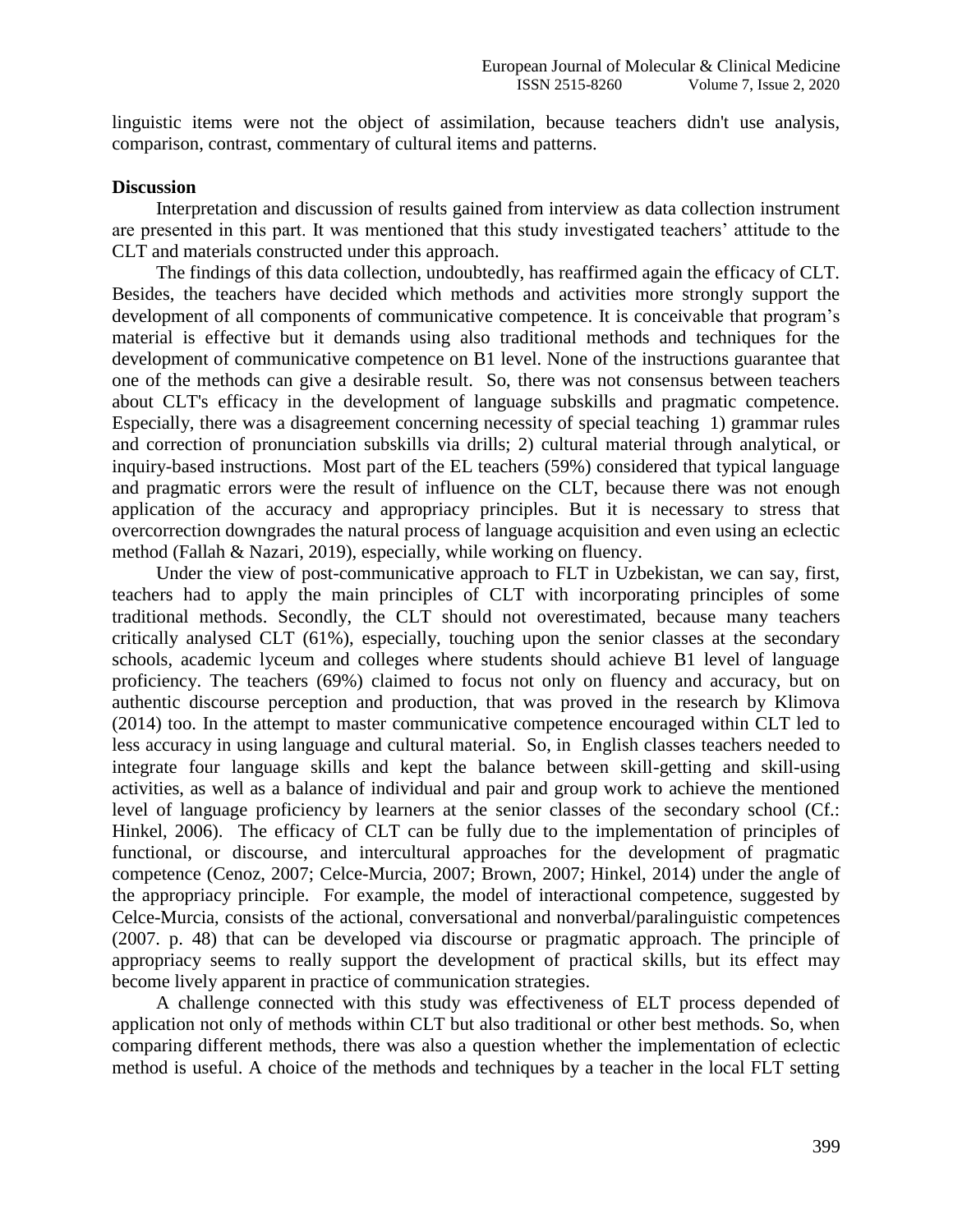depends on the situation or types of interaction, goal of a certain lesson and complicity of the materials and cognitive abilities of learners.

#### **Conclusion**

In the senior classes of the secondary school, learning of the English language is provided by the material designed mainly on the base of CLT. However, this study's aim is to prove teachers' attitude to the CLT. For that purpose, we conducted the interview with the EL teachers around the mentioned questions. Along with the interview we measured the degree of teachers' satisfaction with CLT. The results make an important contribution to empirical base for methodology of FLT at the senior classes of the secondary schools and decision making for the EL teachers about efficacy of using different principles in practice of ELT.

 Among local teachers there are ongoing debates about the effectiveness of CLT at senior classes of the secondary school that is sometimes considered as insufficient. The major criticism from teachers' view was about the teaching material presented in the current coursebooks of the English language for  $10<sup>th</sup> -11<sup>th</sup>$  grades, that demanded of creating additional materials for successful achievement the mentioned level of language performance. Another fact was related to 1) non-natural environment in FLT, and 2) specificity of cultural aspect of teaching and communication in application of CLT. So, the EL teachers had to resort to different methods including traditional ones.

On the other side, CLT had many advantages both for teachers and learners: 1) an opportunity to apply context-based teaching, authentic material and various types of interaction; 2) a possibility to realize and practice the language use in different types of discourse. These advantages are grounded with focusing on function, meaning and authentic material, that has been proved by the results of some studies (Kasumi, 2015; Kapurani, 2016; Song, 2019).

The findings of the research ground the necessity of the implementation of eclectic method, where principles of traditional methods and CLT are integrated. This idea was supported also by a number of researchers (Prabhu, 1990; Larsen-Freeman, 2000; Kumar, 2013). Due to traditional methods language material is assimilated solidly, in particular, using a comparative method «…focusing mainly on the differences» (Thornbury, 2017. p. 50), teaching grammar rules and using drills, and other practice exercises included even translation are reasonable in Uzbekistan national context because of existence of bilingualism and multilingualism problem related to interlanguage and intercultural interferences.

Successful mastering of communicative competence on B1 level can be achieved in the case of

- not ignoring traditional and other methods;

- concentrating at the functional and cultural aspects while ELT, i.e. development of pragmatic competence;

- integrating the main principles of CLT and other successful methods.

#### **References:**

- [1] Borer, B. (2018). Teaching and Learning Pragmatics and Speech Acts: An Instructional Pragmatics Curriculum Development Project for EFL Learners. School of Education Student Capstone Project. https:digitalcommons.hamline.edu/hse\_cp/176.
- [2] Brown, H. D. (2007). Principles *of* Language Learning and Teaching. Pearson Education, Inc.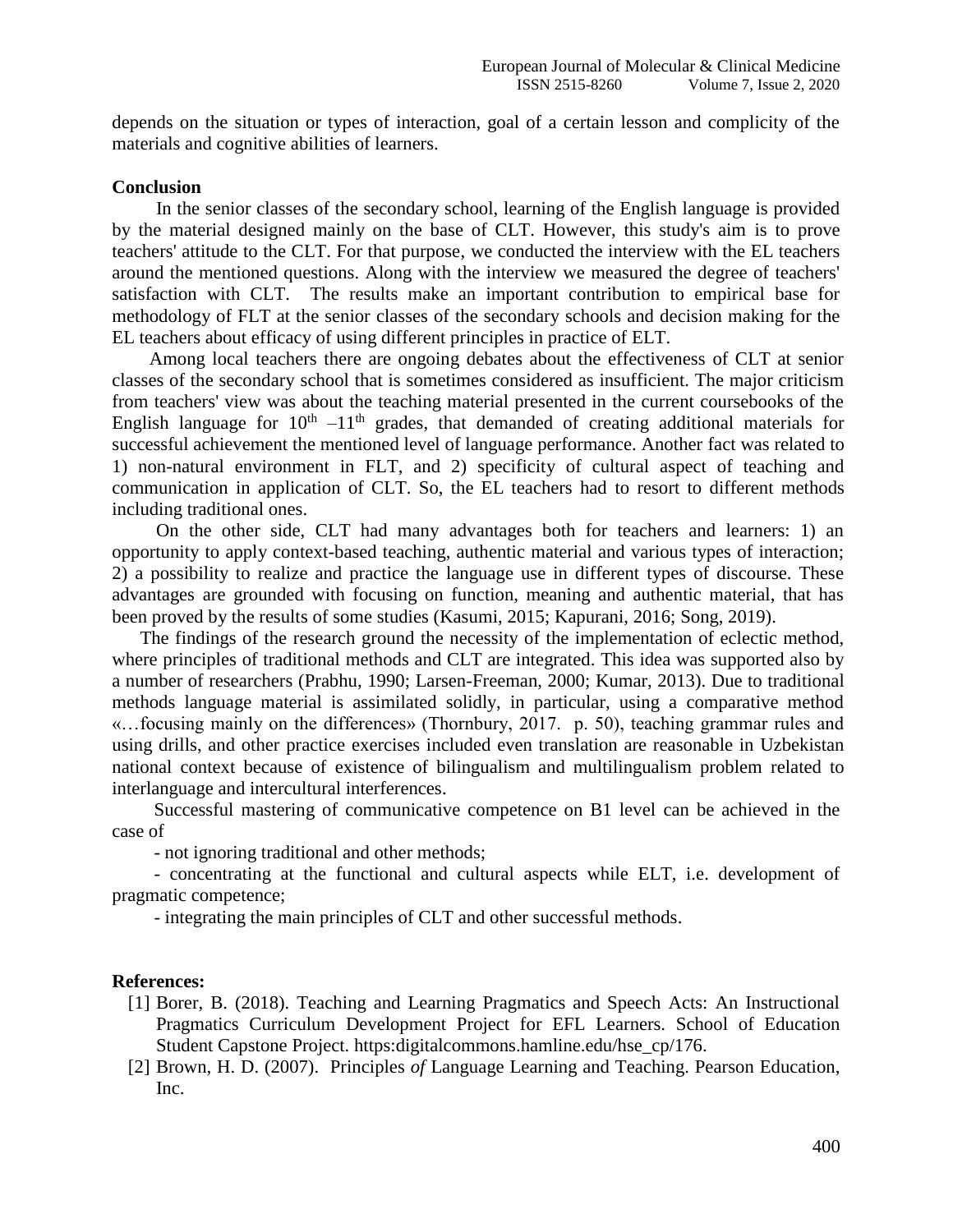- [3] Brown H. D. (2002) English language teaching in the "post-method" era: Toward better diagnosis, treatment, and assessment.  $//$  In J. C. Richards, & W. A. Renandya (Eds.). Methodology in language teaching: An anthology of current practice. New York: Cambridge University Press, 9-18. https://doi.org/10.1017/CBO9780511667190.003.
- [4] Brown G. & Yule G. (1983). Teaching The Spoken Language. Cambridge University Press, Cambridge language Teaching Library. Digital version - 2001.
- [5] Celce-Murcia, M., Dornyei, Z., Thurrell, S. (1995). A pedagogical framework for communicative competence: A Pedagogically motivated model with content specifications. Issues in Applied Linguistics 6 (2), 5-35.
- [6] Celce-Murcia, M. (2007*).* Rethinking the Role of Communicative Competence in Language Teaching. E.A.Soler, M.P. Safond Jorda (Eds). Intercultural Language Use and Language Learning. Springer, 41-58.
- [7] Cenoz, J. (2007). The Acquisition of Pragmatic Competence and Multilingualism in Foreign Language Contexts. E.A.Soler, M.P. Safond Jorda (Eds). Intercultural Language Use and Language Learning. Springer, 123-140.
- [8] Chambers, F. (1997). What do we mean by fluency? // System. 24(4), 535-544.
- [9] Cohen, A. (2010). Coming to terms of pragmatics. In N. Ishihara & A. Cohen (Eds.). Teaching and learning pragmatics: Where language and culture meet. London: Pearson, 3- 21.
- [10] Common European Framework of Reference for Languages: Learning. Teaching. Assessment. (2001). The Council of Europe. Strasbourg.
- [11] Corder, S.P. (1978). Language learning language. In: J.C.Richards (ed.). Understanding Second and Foreign Language Learning: Issues and approaches. Newbury House, Rowley, MA, 71-93.
- [12] Ellis, R. (2003). Task-based language learning and teaching. Oxford: Oxford University Press.
- [13] Fallah, N. & Nazari, M. (2019). L2 Teacher's Beliefs About Corrective Feedback: The Mediating Role Of Experience. English Teaching and Learning, 1-19.
- [14] Flowerdew, J. & Miller, L. (2013). Second Language Listening. Theory and Practice. (8 th ed.). Cambridge University Press.
- [15] Hinkel, E. (2014). Culture and pragmatics in language teaching and learning. In M. Celce-Murcia, D. M. Brinton & M. A. Snow (Eds.). Teaching English as a second or foreign language. (4-th ed.) Boston, MA: National Geographic Learning, a Part of Cengage Learning, 394-408.
- [16] Hinkel, E. (2006). Current perspectives on teaching the four skills. TESOL Quarterly, 40(1), 109-131.
- [17] House, J. (1996) Developing pragmatic fluency in English as a foreign language. Routines and metapragmatic awareness. Studies in Second Languages Acquisition, 18, 225-252.
- [18] Ishihara, N. (2010). Instructional pragmatics: Bridging teaching, research, and teacher education. Language and Linguistics Compass, 4(10), 938-953.
- [19] Ishihara, N., & Cohen, A. D. (2010). Teaching and learning pragmatics: Where language and culture meet. Harlow, UK: Pearson Education Limited.
- [20] Jalolov, J.J. Makhkamova, G.T. & Ashurov, Sh.S. (2015). English Language Teaching Methodology. Tashkent, Uzbekistan: Fan va texnologia.
- [21] Kapurani, E. (2016). Results of Implementing Communicative Language Teaching Method in English Language Learning in 9-Year Elementary Schools. (Albanian Context).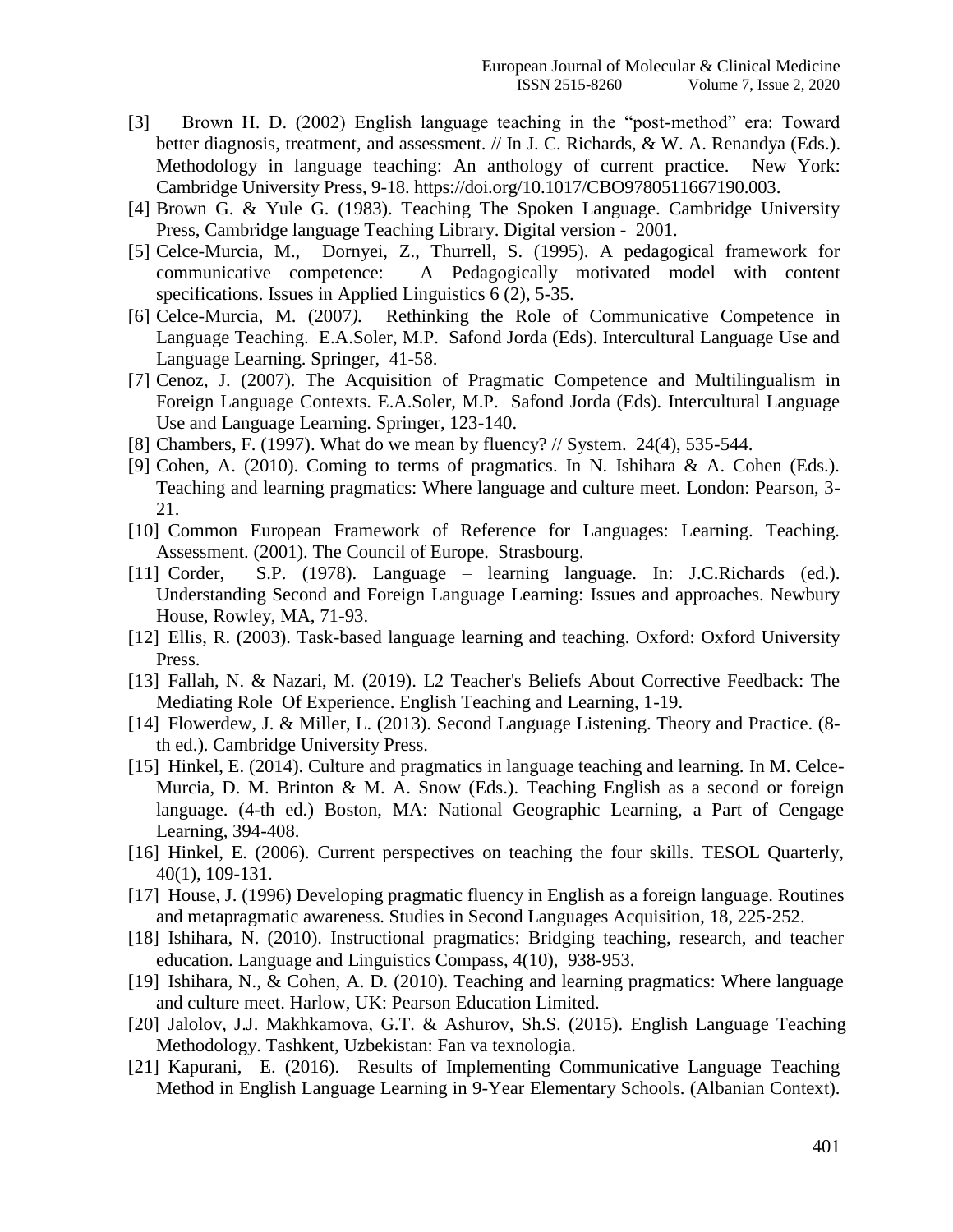(Online) European Journal of Language and Literature Studies Jan-Apr 2016 Vol. 4, No. 1, 57-65. [https://profdoc.um.ac.ir/articles/a/1055626.pdf.](https://profdoc.um.ac.ir/articles/a/1055626.pdf)

- [22] Kasumi, H. (2015). Communicative Language Teaching and its Impact on Students' Performance. Journal of Education and Social Research. MCSER Publishing, Rome – Italy. V.5, No1. April 2015, 155-162.
- [23] Klimova, B.F. (2014). Detecting the development of language skills in current English language teaching in the Czech Republic. Procedia. Social and Behavioural Sciences 158 (2014), 85-92.
- [24] Kumar, C.P. (2013). The Eclectic Method Theory and its Application to the Learning of English.// International Journal of Scientific and Research Publications, 3, 1-4. https://doi.org/10.15373/22778179/July2014/173.
- [25] Kumaravadivelu B. (2001). Toward a post-method pedagogy. //TESOL Quarterly, 35, 537-560. https://doi.org/10.2307/3588427.
- [26] Larsen-Freeman, D. (2000). Techniques and principles in language teaching. Teaching Techniques in English as a Second Language). Oxford, UK: Oxford University Press.
- [27] Makhkamova, G.T. (2019). Pedagogicheskiy diskurs inoyazichnogo obrazovaniya: Problemi i resheniya. Tashkent, Uzbekistan: Fan va texnologia.
- [28] Moeller, A.J. & Catalano, Th. (2015). Foreign Language Teaching and Learning. In: J.D.Wright (ed.) International Encyclopedia for Social and Behaviour Sciences. 2-d ed. Vol. 9. Oxford: Pergamon Press, 327-332.
- [29] Morley, J. (1991). The Pronunciation Component in Teaching English to Speakers of Other Languages. TESOL Quarterly, 25(1), 51-74.
- [30] Prabhu, N.S. (1990). There is no best method Why?// TESOL Quarterly, 24 (2). [https://doi.org/10.2307/3586897.](https://doi.org/10.2307/3586897)
- [31] Richards, J.C. & Rodgers, T.S. (2001). Approaches and methods in language teaching. (2-d ed.). New York: Cambridge University Press.
- [32] Richards, J. C. (2006). Communicative Language Teaching Today. Cambridge: Cambridge University Press.
- [33] Riggenbach, H. (1991). Toward an understanding of fluency: A microanalysis of nonnative speaker conversations. Discourse Processes. 14(4), 423–441.
- [34] Rose, K.R. & Kasper, G. (2001). Pragmatics in Language Teaching. Cambridge University Press, Oxford, 108-122.
- [35] Sierra, F.C. (1995). Foreign language teaching methods: Some issues and new moves. Universidad de Alcalá. Servicio de Publicaciones. No.8, 110-132. https://ebuah.uah.es/dspace/handle/10017/895
- [36] Song, B. (2019). The Research on Effectiveness of Communicative Language Teaching in China. Asian Culture and History. V.11, No1. http://ccsenet.org/journal/index.php/ach/article/view/0/37438 (pdf). DOI[:10.5539/ach.v11n1p1](https://doi.org/10.5539/ach.v11n1p1)
- [37] Stern, H.H. (1983). Fundamental Concepts of Language Teaching. Oxford: Oxford University Press.
- [38] [Thamarana,](https://www.researchgate.net/profile/Simhachalam_Thamarana) S. (2015). A Critical Overview of Communicative Language Teaching. International Journal of English Language, Literature and Humanities. Vol.III. Issue V. July, 90-99. http://www.ukessays.com/essays/english-language/communicative-languageteaching-the-origins-english-language-essay.php.
- [39] Thornbury, S. (2017). 30 Language Teaching Methods. Cambridge University Press.